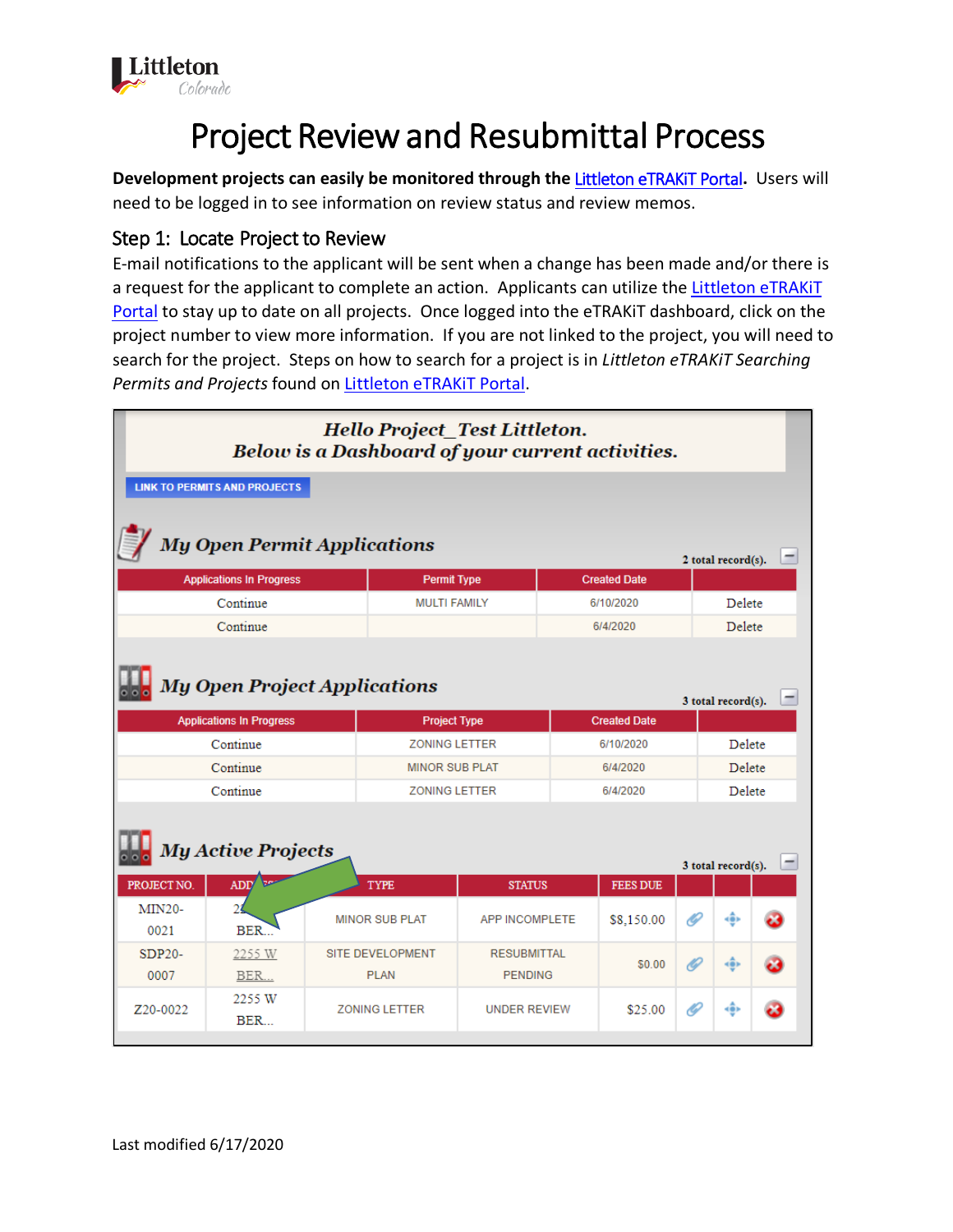

# Step 2: Access the project review memo

Projects with a review memo ready for access and download will have the status of "Resubmittal Pending" with the latest review memo attached. Information about the project is in each tab. Any attachments to the record will be located under Project Info, under attachments.

|                                             | Project #SDP20-0007                                           |  |  |  |  |  |
|---------------------------------------------|---------------------------------------------------------------|--|--|--|--|--|
| Attachment                                  |                                                               |  |  |  |  |  |
| Conditions (0)<br>Project Info<br>Site Info |                                                               |  |  |  |  |  |
|                                             |                                                               |  |  |  |  |  |
|                                             | Description: Redevelopment of City Center                     |  |  |  |  |  |
|                                             | Type: SITE DEVELOPMENT PLAN                                   |  |  |  |  |  |
| Subtype: MAJOR                              |                                                               |  |  |  |  |  |
| Planner:                                    |                                                               |  |  |  |  |  |
|                                             | Status: RESUBMITTAL PENDING                                   |  |  |  |  |  |
|                                             | Applied: 6/5/2020                                             |  |  |  |  |  |
| Approved:                                   |                                                               |  |  |  |  |  |
| Closed:                                     |                                                               |  |  |  |  |  |
| <b>Expires:</b>                             |                                                               |  |  |  |  |  |
|                                             | Status: 6/5/2020                                              |  |  |  |  |  |
| Due:                                        |                                                               |  |  |  |  |  |
|                                             |                                                               |  |  |  |  |  |
|                                             |                                                               |  |  |  |  |  |
|                                             |                                                               |  |  |  |  |  |
|                                             |                                                               |  |  |  |  |  |
| <b>Attachments:</b>                         | Site Plan - 2020-06-08.pdf                                    |  |  |  |  |  |
|                                             | Design Standards Checklist - 2020-6-08.pdf                    |  |  |  |  |  |
|                                             | Comprehensive Plan Checklist - 2020-06-<br>08.pdf             |  |  |  |  |  |
|                                             | Applicant Response - 2020-06-08.pdf                           |  |  |  |  |  |
|                                             | Letter of Intent - 2020-06-04_1.pdf                           |  |  |  |  |  |
|                                             | Closure Calculations - 2020-06-04.pdf                         |  |  |  |  |  |
|                                             | Review Memo - 2020-06- Review Memo - 2020-06-22.pdf<br>22.pdf |  |  |  |  |  |
|                                             | Title Committment - 2020-06-04.pdf                            |  |  |  |  |  |
|                                             | Application - 2020-06-04.pdf                                  |  |  |  |  |  |
|                                             |                                                               |  |  |  |  |  |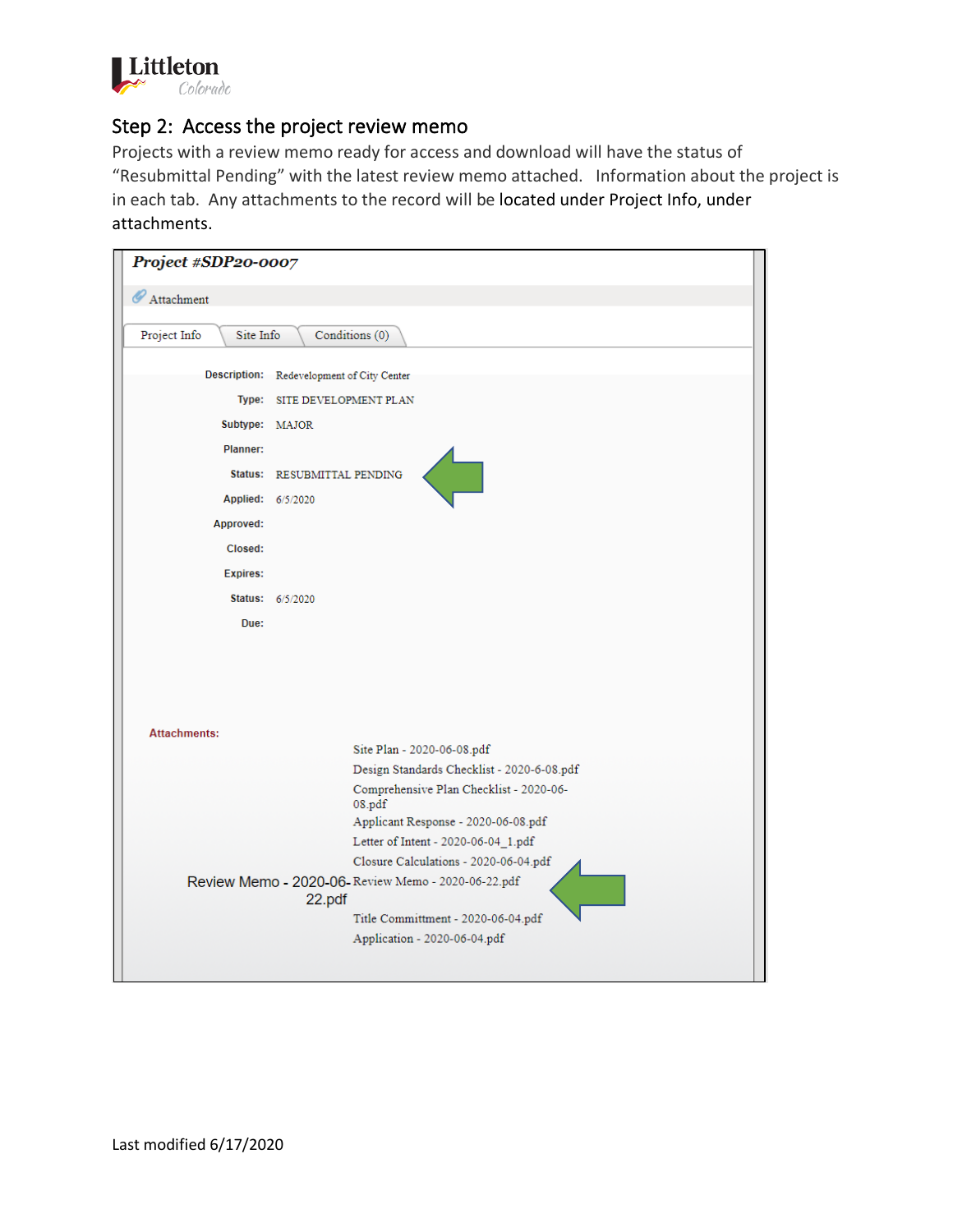

#### Step 3: Resubmitting to initiate next review

You can resubmit documents once you have reviewed and responded to all comments and corrections required in the review memo.

1. Attach files by clicking **Attachment**.

| Project #SDP20-0007                         |                                           |  |  |  |  |
|---------------------------------------------|-------------------------------------------|--|--|--|--|
| ∥<br>Attachment <sup>'</sup>                |                                           |  |  |  |  |
|                                             |                                           |  |  |  |  |
| Project Info<br>Conditions (0)<br>Site Info |                                           |  |  |  |  |
|                                             |                                           |  |  |  |  |
|                                             | Description: Redevelopment of City Center |  |  |  |  |
|                                             | Type: SITE DEVELOPMENT PLAN               |  |  |  |  |
| Subtype: MAJOR                              |                                           |  |  |  |  |
| Planner:                                    |                                           |  |  |  |  |
|                                             | Status: RESUBMITTAL PENDING               |  |  |  |  |
| Applied: 6/5/2020                           |                                           |  |  |  |  |

2. Select the files you would like to attach and click **Open**.

|           | This PC > Documents > 0 presentation > Application Documents<br>৺ ু |                                                               |                                                            |                                         | Search Application Documents P                                                                        |                          |                              |         |    |
|-----------|---------------------------------------------------------------------|---------------------------------------------------------------|------------------------------------------------------------|-----------------------------------------|-------------------------------------------------------------------------------------------------------|--------------------------|------------------------------|---------|----|
| older     |                                                                     |                                                               |                                                            |                                         |                                                                                                       | $\equiv$                 | $\overline{\mathbf{v}}$<br>m | 3       |    |
| Α         | <b>PDF</b><br>Applicant<br>Response -<br>2020-06-08                 | <b>PDF</b><br>Comprehensive<br>Plan Checklist -<br>2020-06-08 | <b>PDF</b><br>Design Standards<br>Checklist -<br>2020-6-08 | <b>PDF</b><br>Site Plan -<br>2020-06-08 |                                                                                                       |                          |                              |         | 60 |
| $\forall$ |                                                                     |                                                               |                                                            |                                         |                                                                                                       |                          |                              |         | D  |
| e name:   |                                                                     |                                                               |                                                            |                                         | "Applicant Response - 2020-06-08" "Comprehensive Plan Checklist - 2020-06-08" "Design Standari $\sim$ | <b>All Files</b><br>Open | Cancel                       | ∨<br>п. | np |
|           |                                                                     |                                                               |                                                            |                                         |                                                                                                       |                          |                              |         |    |